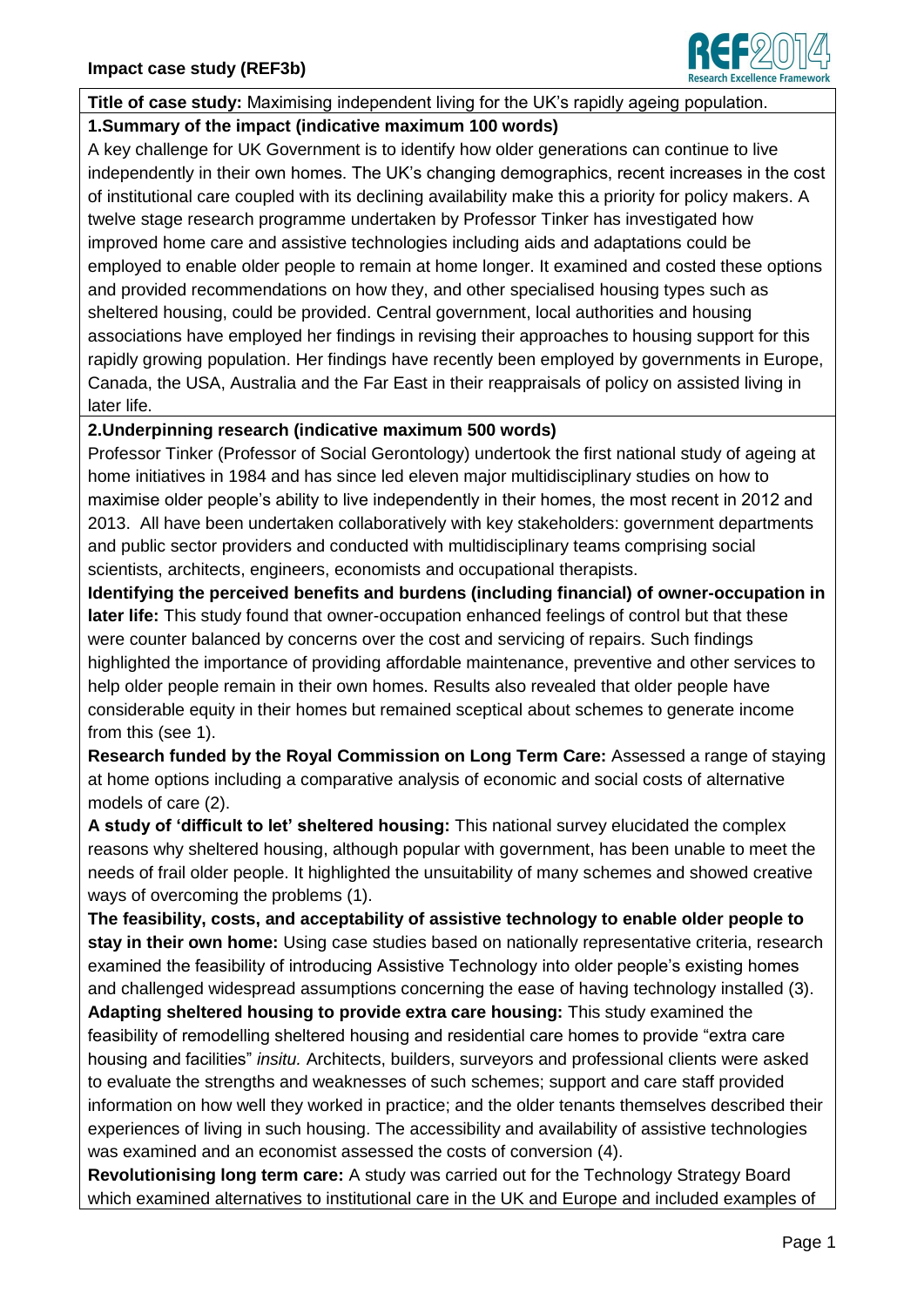

effective extra care housing and a case study of the Netherlands. (5)

**Living at home: Design and Mobility**: Research on Mood and Mobility (6)

This programme of research established that remodelled homes provided better accommodation and more care than conventional sheltered housing or residential care homes giving most residents a better quality of life. However, for older people to remain in their own homes many factors need to be acknowledged and addressed by policy makers; for example the research demonstrated that a full financial and social commitment to remodelling was necessary if older people were to remain socially integrated in their communities.

# **3. References to the research (indicative maximum of six references) Key research grants**

1) Tinker, A and Askham, J (1994 -1996) Joseph Rowntree Foundation (JRF) Difficult to let sheltered housing £67,583; The financial costs of owner occupation in later life £57,740 and Perceptions, attitudes and behaviour of older home owners and their families, £68,336.

2) Tinker, A, Wright, F, McCreadie, C, Askham, J, Hancock, R and Holmans, A, (1999). Alternative Models of Care for Older People. Research volume 2 of the Royal Commission on Long-term care – Rights and Responsibilities, HMSO.

3) Tinker, A (2001 – 2003) EPSRC Introducing Assistive Technology into older people's existing homes £153,096 (GR/N33249/01 – in conjunction with GR/N33270/01 and GR/N33218/01) The REKI project. This was ranked as 'Tending to outstanding' overall, 'Nationally outstanding' for potential scientific impact in research quality in the EPSRC review.

4) Tinker, A (2005 - 2007) Remodelling sheltered housing and residential care homes to extra care housing. £260,214. EPSRC (EP/C532945/1). Ranked 'Outstanding' overall and 'Internationally leading' for both potential scientific impact and research quality in EPSRC review.

5) Tinker, A Technology Strategy Board (TSB) (2012) Revolutionising Long Term Care in the UK and Europe £25,000 and TSB (2013) Revolutionising Long Term Care: Learning from the Netherlands £10,000

6) Tinker A, (2013) EPSRC Mobility, Mood and Place: A user centred approach to design of built environments to make mobility easy, enjoyable and meaningful for older people. CI Catharine Ward Thompson PIs Richard Coyne, Niamh Short, Jamie Pearce, Gillian Mead, Ian Deary, Jenny Roe, Peter Aspinall, Anthea Tinker, Neil Thin, Iain Scott, 1.9.13 – 30.8.16 £1.262,844.

## **Key Publications & underpinning research: where DOIs are not given, hard copies are available on request.**

- **1. Tinker. A.** Wright, F, McCreadie, C, Askham, J, Hancock, R and Holmans, A, (1999). Alternative Models of Care for Older People. Research volume 2 of the Royal Commission on Long-term care – Rights and Responsibilities, HMSO.
- **2.** McCreadie C and **Tinker, A** 'The acceptability of assistive technology to older people' *Ageing and Society* 25, (2005), 91-110. Doi; 10.1017/S0144686X0400248X
- **3.** Wright, F, **Tinker, A**, Hanson, J, Wojgani, H & Mayagoitia, R 'Some social consequences of remodelling English sheltered housing and care homes to 'extra care'. *Ageing and Society* 29, (2009), 135-153. Doi; 10.1017/S0144686X08007630

## **4.Details of the impact (indicative maximum 750 words)**

There are more than 1.5 million over-85s currently in the UK; by 2030 there will be more than 3 million and by 2050 over 5 million, a dramatic change in UK demography. The recently published House of Lords Select Committee Report on Public Services and Demographic Change '*Ready for Ageing?* suggests this could induce a "series of crises" in the public service provision of health and social care, pensions and housing, but notes that there is growing evidence that with better planning, by both the state and individuals, some of the economic and social burden of state care can be reduced. The main impact of the research described here has been to identify impediments that prevent older people from maintaining their capacity for independent living in their own homes, to identify effective mechanisms for overcoming these, and to indicate how these might be built into long term care and policies in the UK and abroad.

In the UK, this research first informed the 1999 Royal Commission on Long-Term Care (see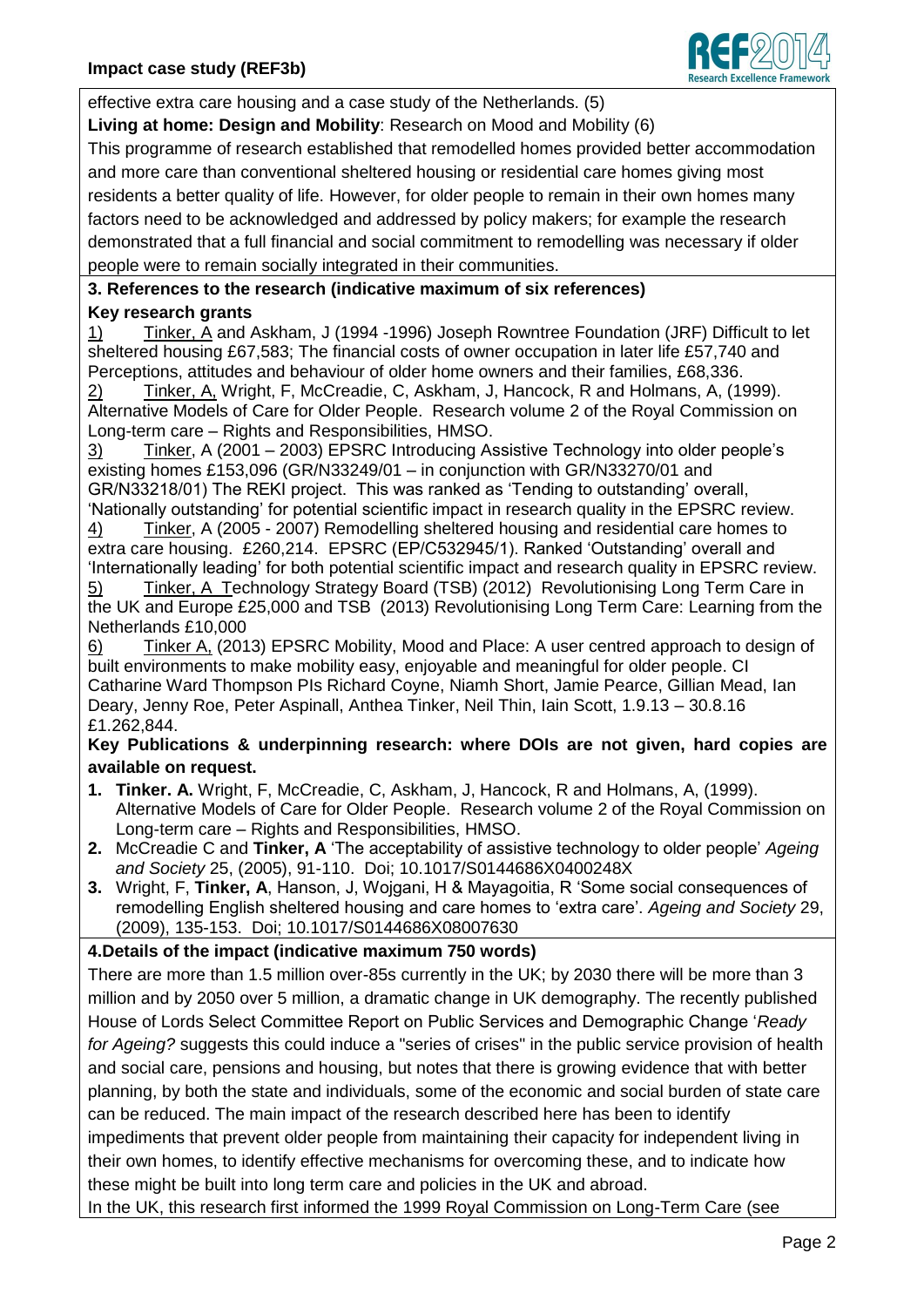

Alternative Models of Care for Older People). This led to Tinker's longstanding advisory roles with the then Department of Communities and Local Government, the Department of Health and key national consultative bodies including the Housing Corporation, the National Housing Federation, the Audit Commission and Elderly Accommodation Counsel. At the end of each research project, Tinker and associated stakeholders were invited by government to discuss the implementation of their findings and recommendations. The findings on extra care housing contributed to the creation of guidelines for such schemes and a greater understanding of the implications of their adoption for older residents. This research demonstrated that extra care housing schemes provided a better quality of life for older residents than conventional sheltered housing or residential care homes. The findings from the remodelling research informed the creation of a set of recommendations and guidelines for implementation targeted at those responsible for the development of such schemes: central and local governments, housing associations and other service providers and funders, and occupational and rehabilitation engineers. These were discussed at a presentation in 2002 at the House of Commons. This fed directly into the policy making process on revision of housing for the older community through their dissemination to over 2000 stakeholders in the UK such as local authorities and housing associations with copies distributed to some 300 other key advisory bodies such as the Audit Commission. In 2008 a national conference sponsored by the Department of Health was held to promote the findings of the later research.

These findings informed the Government's 2008 National Strategy for Housing in an Ageing Society (1) and informed the Ministerial Group's thinking on sheltered housing and the House of Lords Select Committee on Ageing. Further guidelines on extra care housing were subsequently published by the Department of Health's Housing Learning and Improvement Network in 2008 (2) and then sent to all local government authorities, many of which including Gateshead, Swindon and the London borough of Kensington and Chelsea have since adopted these, directly changing their housing policies as a consequence. In addition, many other charities such as the Almshouses Association have also adopted these guidelines in revising their approaches to the provision of sheltered housing. The findings were disseminated in the UK at the 2009 Laing and Buisson Extra Care Annual Conference; 2009 Joseph Rowntree Foundation Consultation on Extra Care Housing; 2008 Health Investor Conference; 2008 Department of Health Care Services Improvement Partnership, and through the 2006 Age Concern England Advice, Information and Mediation Services. In 2010, Prof Tinker presented her research to the Academy of the Social Sciences Seminar on the Impact of the Social Sciences on Ageing policy to MPs, members of House of Lords and policy makers (3). In March 2013 her research findings on extra care housing were directly cited in the Government's most recent report on housing for older persons: The House of Lords Select Committee on Public Services and Demographic Change *'Ready for Ageing?* Report.(4)

The impact of this work was also felt abroad. For example, some countries such as Canada, the USA and Australia were experiencing similar problems with their unsuitable sheltered housing and care homes and sought advice from Tinker and her research collaborators. Her recommendations on alternatives to institutional care - particularly the role of assistive technologies - have been presented in numerous international plenary presentations including since 2007 Australia and Taiwan (2007), Canada (2008 and 2010), Spain (2010) the Netherlands (2012).The research relating to housing and assistive technology informed the 2002 United Nations Valencia Forum on Ageing (for the report on housing including technology) which led to the UN 2002 Madrid Plan on Ageing (5), and OECD research on provision of long term housing and care in 2005 (6). Moreover, Tinker accompanied the Minister to advise Singapore on their strategy on long term care in 2001; and in Hong Kong (1999, 2001) and later was personally